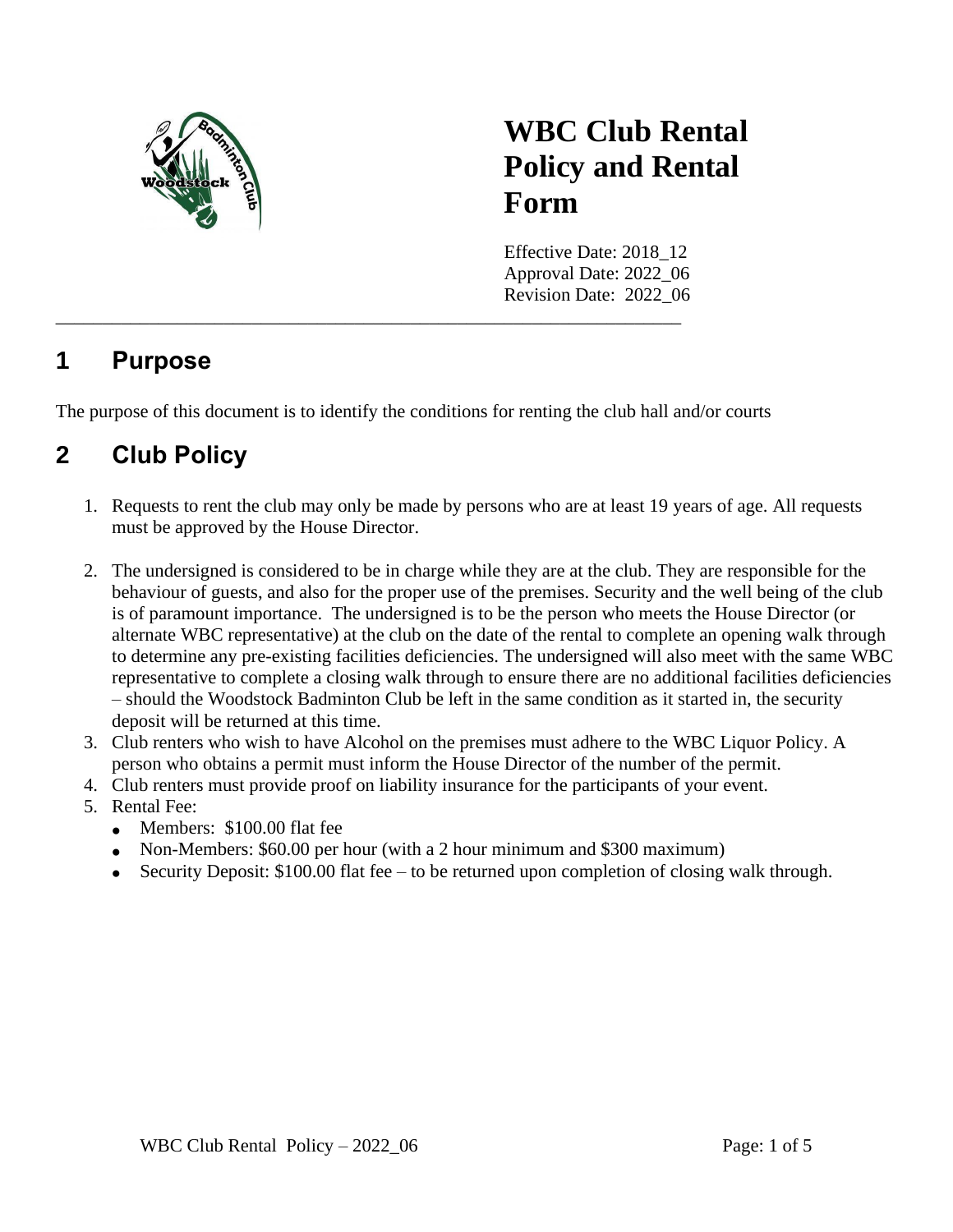#### **ASSUMPTION OF RISK AND WAIVER OF CLAIMS AND LIABILITY AGREEMENT (Version 1)**

#### **This is a binding legal agreement. Clarify any questions or concerns before agreeing to be bound by this Agreement.**

1. This Agreement must be signed by the person renting the Woodstock Badminton Club facility. The Renter agrees to be bound by and acknowledges the terms set out in this Agreement. When applicable, the Renter acknowledges and agrees to the terms on behalf of the individuals (Participants) that will be using the facility during the rental period. Furthermore, the Renter acknowledges the risks on behalf of the individuals (Participants) that will be using the facility during the rental period.

#### **ACTIVITIES**

2. The renter warrants that the Participant is voluntarily participating in the sport of badminton or/and pickleball and the spectating, orientation, instruction, activities, competitions, programs, and services (collectively the "Activities") of the WBC. For further clarity, the WBC includes its Directors, Officers, committee members, members, employees, coaches, volunteers, participants, owners/operators of the facilities in which the Activities take place, and representatives, and is not responsible for any injury, personal injury, damage, property damage, expense, loss of income or loss of any kind suffered by a Participant during or as a result of the Activities, even when caused by the negligence of the WBC.

#### **RISKS**

- 3. The Activities have foreseeable and unforeseeable inherent risks, hazards and dangers that no amount of care, caution or expertise can eliminate, including without limitation, the potential for serious bodily injury, permanent disability, paralysis, and loss of life. These risks include but are not limited to:
	- a. Executing strenuous and demanding physical techniques;
	- b. Vigorous physical exertion, strenuous cardiovascular workouts and rapid movements;
	- c. Exerting and stretching various muscle groups;
	- d. The failure to properly use any piece of equipment or from the mechanical failure of any piece of equipment;
	- e. Spinal cord injuries which may render the Participant permanently paralyzed;
	- f. Serious injury to virtually all bones, joints, ligaments, muscles, tendons and other aspects of the Participant's body or to the Participant's general health and well-being;
	- g. Abrasions, sprains, strains, fractures, or dislocations;
	- h. Concussion or other head injuries, including but not limited to, closed head injury or blunt head trauma;
	- i. Physical contact with other participants, spectators, equipment, and hazards;
	- j. Contact with a racquet/paddle, shuttlecock/ball, net, or the court;
	- k. Not wearing appropriate safety or protective equipment;
	- l. Failure to act safely or within the Participant's own ability or within designated areas;
	- m. Exposure to disease including COVID-19 and other contagious illnesses.
- 4. The novel coronavirus, COVID-19, has been declared a worldwide pandemic by the World Health Organization and COVID-19 is extremely contagious. The WBC has put in place preventative measures to reduce the spread of COVID-19; however, the WBC cannot guarantee that the Participant will not become infected with COVID-19. Further, participating in the Activities could increase the Participant's risk of contracting COVID-19 or any other contagious disease.
- 5. While the WBC will use every best effort to demonstrate and implement reasonable precautions to protect Participants, there is no guarantee that every situation involving risk to a Participant can be avoided when participating in activities delivered by the WBC.

#### **TERMS**

- 6. In consideration of the WBC allowing the Participant to participate in the Activities, the Renter agrees:
	- a. That the Participant or Renter is not relying on any oral or written statements made by the WBC, contained in any medium, including but not limited to a brochure or advertisement or in individual conversations, to agree to participate in the Activities;
	- b. That when the Participant practices or trains in their own space, the Participant is responsible for the Participant's surroundings and the location and equipment that is selected for the Participant;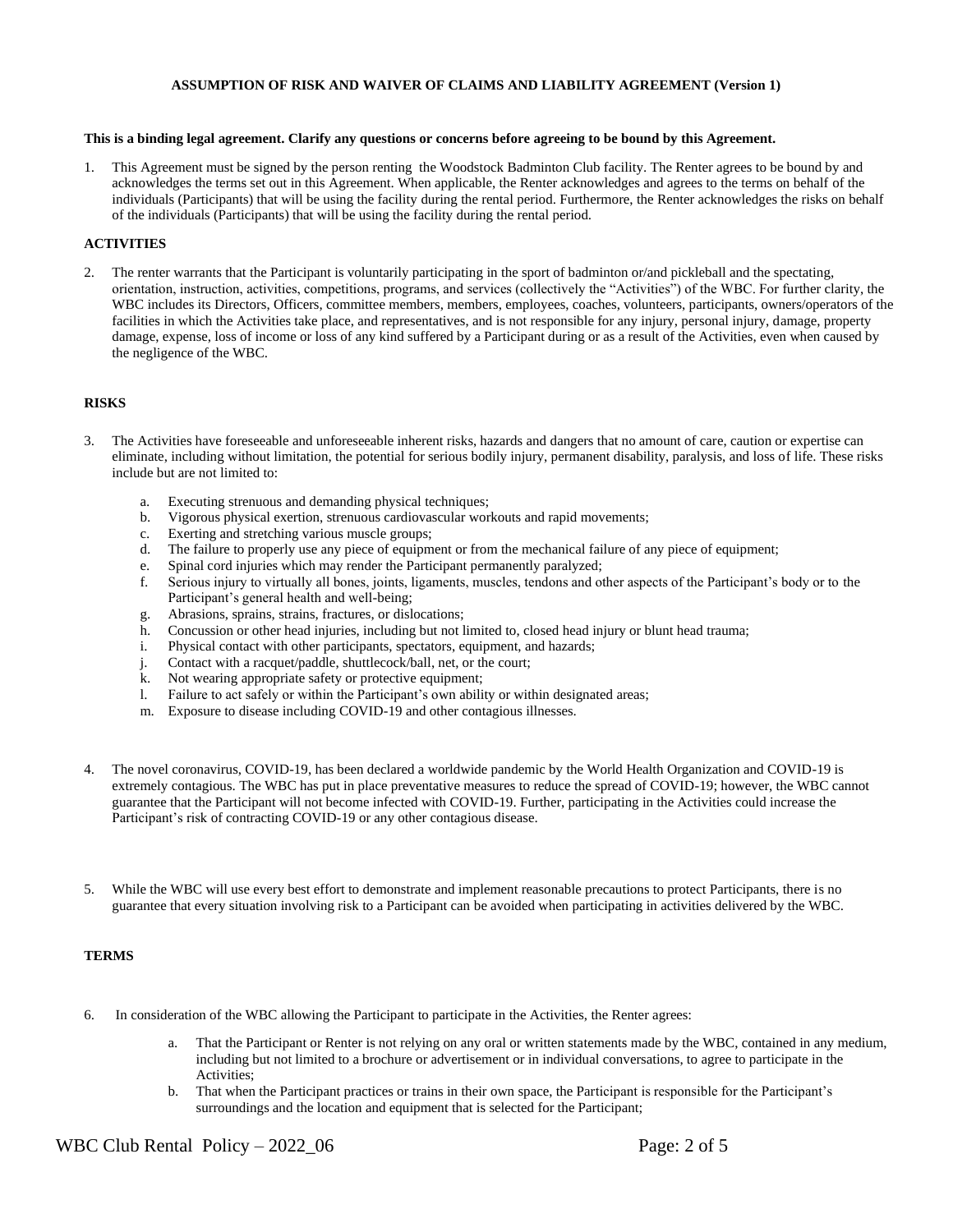- c. That the Participant's mental and physical condition is appropriate to participate in the Activities and the Renter assumes all risks related to the Renter's mental and physical condition;
- d. To comply with the rules and regulations for participation in the Activities as outlined in the regulation section of each Activity; extending to and including additional health and safety practices as required by the WBC;
- e. To comply with the rules of the facility and use all equipment properly and for its intended purpose only;
- f. That if the Participant observes an unusual significant hazard or risk, the Participant will remove themselves from participation and immediately bring their observations to a representative of the WBC;
- g. The risks associated with the Activities are increased when the Participant is impaired and the Participant will not participate if impaired in any way;
- h. That it is the Renter's sole responsibility to assess whether any Activities are beyond the skill level of the Participant. By the Participant commencing an Activity, the Participant acknowledges and accepts the suitability and conditions of the Activity as measured against the skills of the Participant;
- i. That COVID-19 is contagious in nature and the Participant may be exposed to, or infected by, COVID-19 and such exposure may result in personal injury, illness, permanent disability, or death; and
- j. That the Participant is responsible for choosing the Participant's safety or protective equipment and the secure fitting of that equipment.

#### **DISCLAIMER**

- 7. The Renter assumes all risks arising out of, associated with or related to, participation in the Activities and waives any and all claims that the Participant may have now or in the future against the WBC. The Participant, when the age of majority or older, accepts and fully assumes all such risks and possibility of personal injury, death, property damage, expense and related loss, including loss of income, resulting from participation in the Activities.
- 8. The Participant (when 18 years old or older) forever releases and indemnifies the WBC from any and all liability for any and all claims, demands, actions, damages (including direct, indirect, special and/or consequential), losses, actions, judgments, and costs (including legal fees) (collectively, the "Claims") which the Participant has or may have in the future, that might arise out of, result from, or relate to, participation in the Activities, even though such Claims may have been caused by any manner whatsoever, including but not limited to, the WBC's negligence, gross negligence, negligent rescue, omissions, carelessness, breach of contract and/or breach of any statutory duty of care of WBC.
- 9. The WBC is not responsible or liable for any damage to the Renter or Participant's vehicle, property, or equipment that may occur as a result of the Activities. This Agreement is governed by the laws of the Province of Ontario and if any portion thereof is held invalid, the balance shall, notwithstanding, continue in full legal force and effect. Notwithstanding the waiver of Claims as set out above, the Participant (or the Participant's parent/guardian, if applicable) agrees to file any proceeding against the WBC in the Province of Ontario and further agrees that the substantive law of the Province of Ontario will apply with regard to conflict of law rules.

#### **ACKNOWLEDGMENT**

10. The Renter acknowledges that they have read and understand this agreement, that they have executed this agreement voluntarily, and that this agreement is to be binding upon themselves, their heirs, spouse, children, parents, guardians, next of kin, executors, administrators and legal or personal representatives. It is further acknowledged that by signing this agreement the Renter and Participants (when 18 years old or older) have waived the right to maintain a lawsuit against the WBC on the basis of any claims from which they have released herein.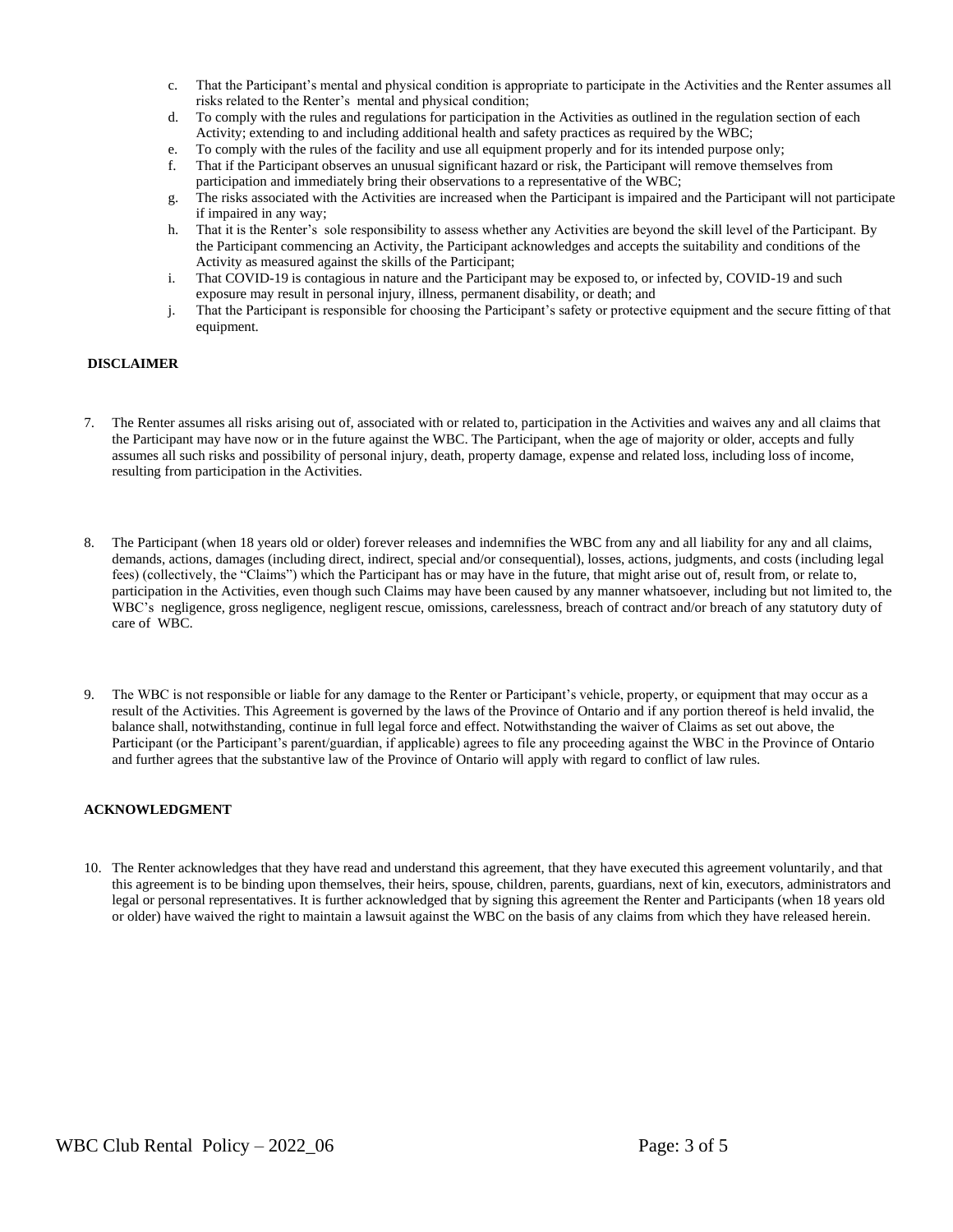#### **CLUB RENTAL AGREEMENT FORM**

| Date & Time Requested for Club<br>Rental:                                             | <u> 2008 - Jan James James Jan James James James James James James James James James James James James James Jam</u>                                                                                                                                                                                                                  |
|---------------------------------------------------------------------------------------|---------------------------------------------------------------------------------------------------------------------------------------------------------------------------------------------------------------------------------------------------------------------------------------------------------------------------------------|
|                                                                                       |                                                                                                                                                                                                                                                                                                                                       |
| Estimated Attendance: ____________ Will tables & chairs be required: Yes $\bigcap$ No |                                                                                                                                                                                                                                                                                                                                       |
| 25% non-refundable deposit or fees paid in full.                                      | By signing below, I agree to abide by the Woodstock Badminton Club Rental Policy including the ASSUMPTION<br>OF RISK AND WAIVER OF CLAIMS AND LIABILITY AGREEMENT as set down by the Woodstock Badminton Club on<br>the date(s) and times noted above. I agree that this agreement and the date(s) are unsecured pending receipt of a |
|                                                                                       |                                                                                                                                                                                                                                                                                                                                       |

 $Signed:$